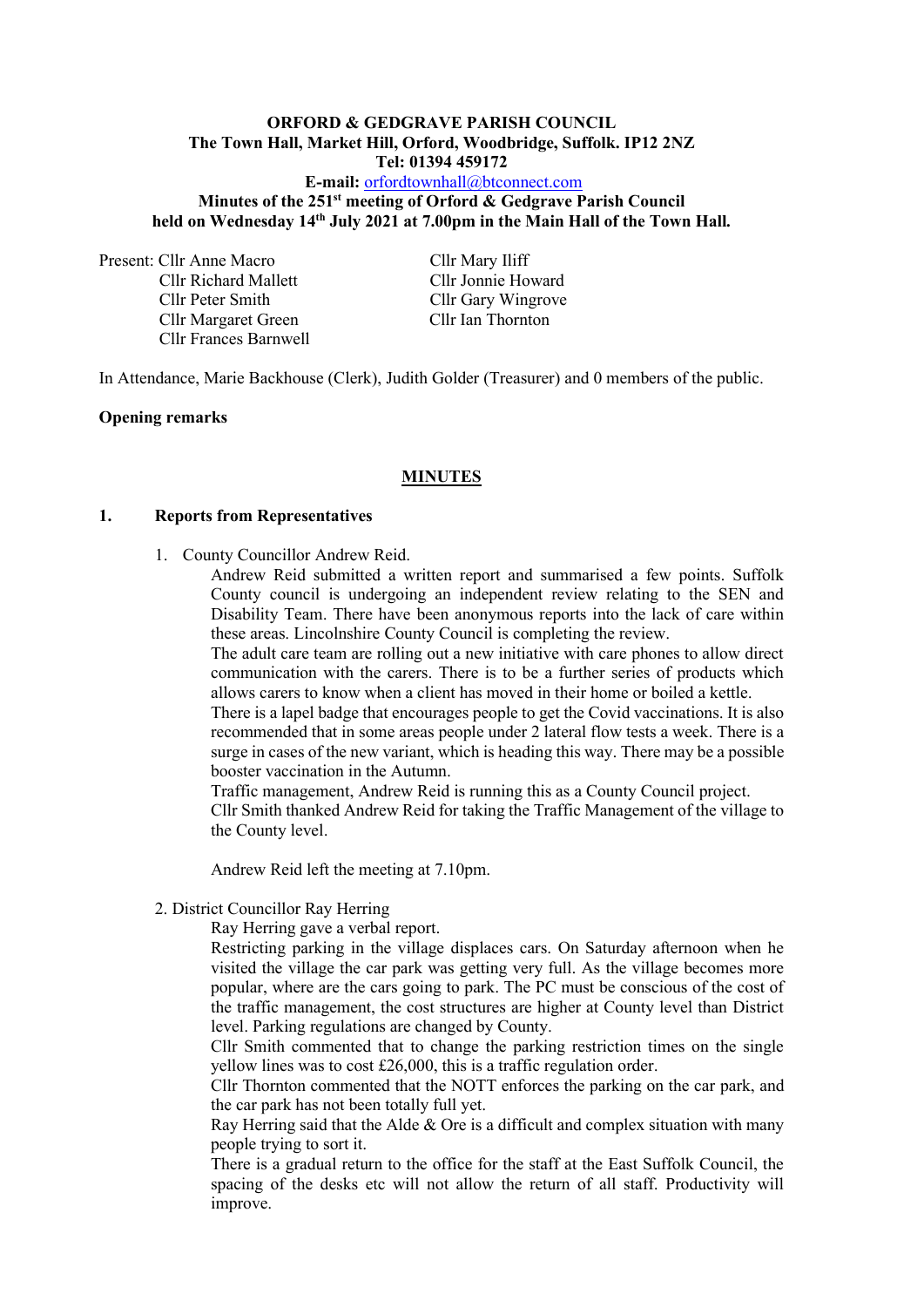The Daphne Road planning application has been approved. As this is in a AONB area the swimming pool and the extension required an application.

- **2. Apologies for absence:** Cllr M Smy, Cllr C Ambury and Cllr S Backhouse
- **3. Acceptance of Apologies** The Councillors all agreed to accept the apology.
- **4. Declarations of interest:** None
- **5. Applications for dispensation:** None
- **6. It was agreed that the minutes of the 250th Parish Council (PC) meeting held on the 9 th June 2021 be accepted as a true record of the meeting.**

### **7. Matters arising from the 250th Parish Council meeting held on the 9 th June 2021.**

7.1 Village Green Parking – The Clerk accepted the quote for the signs, and these are waiting to be placed onto poles for placement in the areas of village greens.

7.2 Traffic Management – The Clerk confirmed that an email had been sent to Andrew Reid regarding the funding for the traffic management proposals.

Cllr smith reported that the budget consisted of £17,500, £10,000 of this coming from the PC. The SCC have given an extra £8,000 towards a pathway link across the village pond area. This is not deemed a necessary expenditure at the moment. Now the traffic management is to be County level priority and organised through the county budget.

Cllr Howard recommended that a double yellow line is placed in Quay Street outside Pinney's shop, and the other side of the road to prevent parking on the entrance to the Quay.

Cllr Smith said that the proposals for the village included a single yellow line on Castle Hill to Gedgrave Road; double yellow in Munday's Lane where single yellow currently are; Quay Street junction double yellow lines; Pump Street – north side to stop parking and the double yellows outside Pinney's shop.

Cllr Iliff arrived at 7.20pm.

Cllr green commented that the parking near Chantry Farm on the corner of Broad Street can be dangerous.

Cllr Smith said that it is important to have the road markings on the square repainted. SCC has recommended that some of the parking bays on the Market Hill are changed to be timed to 30 minutes, no return in 2 hours. This would be enforced by ESC.

Ray Herring arrived at 7.25pm.

Cllr Macro asked if 30 minutes is long enough for people to que at a shop and return to their vehicle.

Cllr Smith said this could be changed to 1 hour, it will mean more signage. There are 24 spaces on the Square. The village does need more parking spaces for people visiting the shop. Cllr Thornton suggested that this could be done as a trial, but where are the staff of the shops and hotel expected to park.

Cllr Smith asked what other solutions there are for Market Square.

Cllr Wingrove said that this would need to be enforced otherwise it would not be effective. Cllr Barnwell said that there is an advantage in trialling this, there is a car park near the Quay for daily parking.

Cllr Smith said that the PC needs to work on traffic flow.

Ray Herring commented that there is no perfect fix for vehicles parking in the village. The centre of the village and the viability of the shops and pubs etc is important. The 30 minute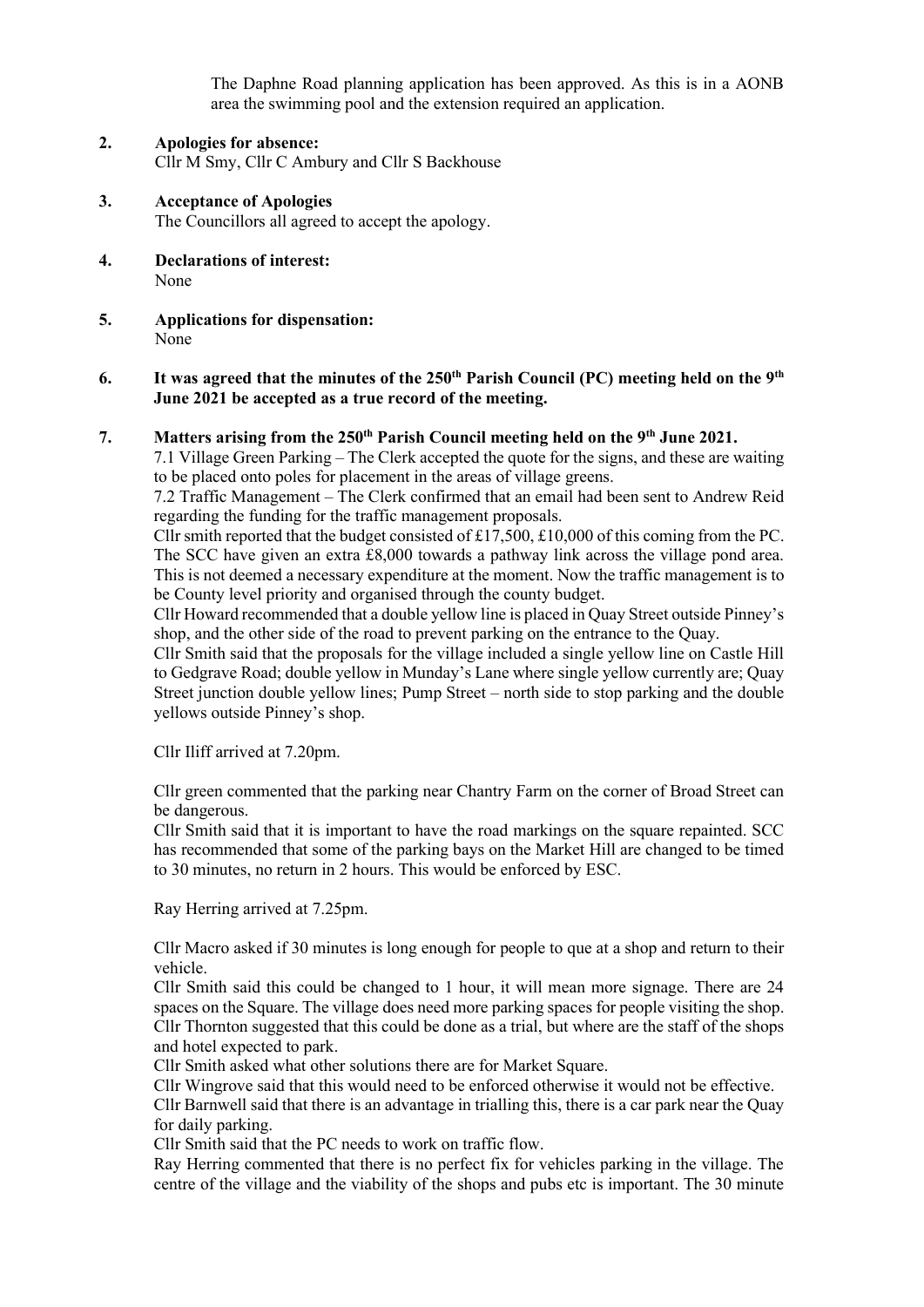slots in Woodbridge work very well. No village that has placed 30-minute restrictions on parking areas have had them removed.

Cllr Smith said that the PC would move forward with 6 bays with 30-minute restrictions on the square.

Cllr Thornton said that if it is well policed, people will abide.

ACTION: Clerk to notify Highways of PC decision.

7.3 Skip on Village Green – Cllr Macro reported that she has spoken to the owners of the property in Quay Street and they have agreed to place the skip to the rear of the property, not on the village green or the road.

7.4 Funding for the village feast band – The Clerk confirmed that she had emailed the NOTT Clerk, and after discussion at the NOTT meeting it was agreed that the funding would be found for the band.

Cllr Macro thanked the NOTT Chairman for the funding for the band.

7.5 Paper bins – The Clerk confirmed that contact had been made with Bolton Bins and Norse regarding a paper bin down in the Quay car park, but neither company offers this facility at the moment.

## **8. Contributions by members of the public.**

None

## **9. Finance**

9.1 The Council received, noted, and approved the authorisation for payment sheet. Expenditure as follows: A Golder (reimbursement for petrol for lawn mower and strimmer) - £23.42, M Backhouse (reimbursement for footplates for gym equipment) - £20.34, Leiston Press (no parking signs) - £78.00, M Backhouse (TENS licences) - £42.00 Total £163.76. Also, the staff wages of £1134.12.

9.2 Quarterly Accounts – The Council received and noted the quarterly accounts to the end of June 2021. There are two large expenditures on the accounts the climbing dome which was funded partly by a anonymous donation and £1,450 from the PC; and the village pump area which was totally funded by donations from the Flower show and Orford General Stores. 9.3 Internal Audit – The Clerk reported that there were a few comments regarding the authorisation of invoices, ensuring they have been signed by signatories. A list of payments should be placed with the minutes, which the Clerk has been writing the expenditure in the minutes. Ensure the names of those authorising payments online are noted with the invoices. Ensure that both the internal and external audits are discussed and comments adhered to by full Council.

The Treasurer reported that some of the invoices had not been signed due to the Covid restrictions, but she would arrange for the invoices to be signed at the full Council meetings. ACTION: PC to implement changes following recommendations from the internal auditor.

### **10. Planning**

DC/21/2954/LBC – Hill House, Market Hill, Orford, IP12 2LQ Listed building consent – removal and replacement of rotten windows and warped double doors to rear of elevation.

The Parish Council had no objection to this proposal. ACTION: Clerk to notify ESC of the PC's decision.

### **Other notifications:**

### **11. Parish Council Business: -**

# **(1) Quiet Lanes.**

Cllr Barnwell commented that Orford was in the final stage of sorting the agreed Quiet Lanes. The June Village Voice stated the outline timings. The  $2<sup>nd</sup>$  August is the deadline for the PC to decide whether it wishes to register Mill Broadway, Ferry Road, Bullockshed Lane, Raydon Lane and Gedgrave Road as Quiet Lanes. The scheme is designed to raise awareness of other road users, and make people aware of the safety of others.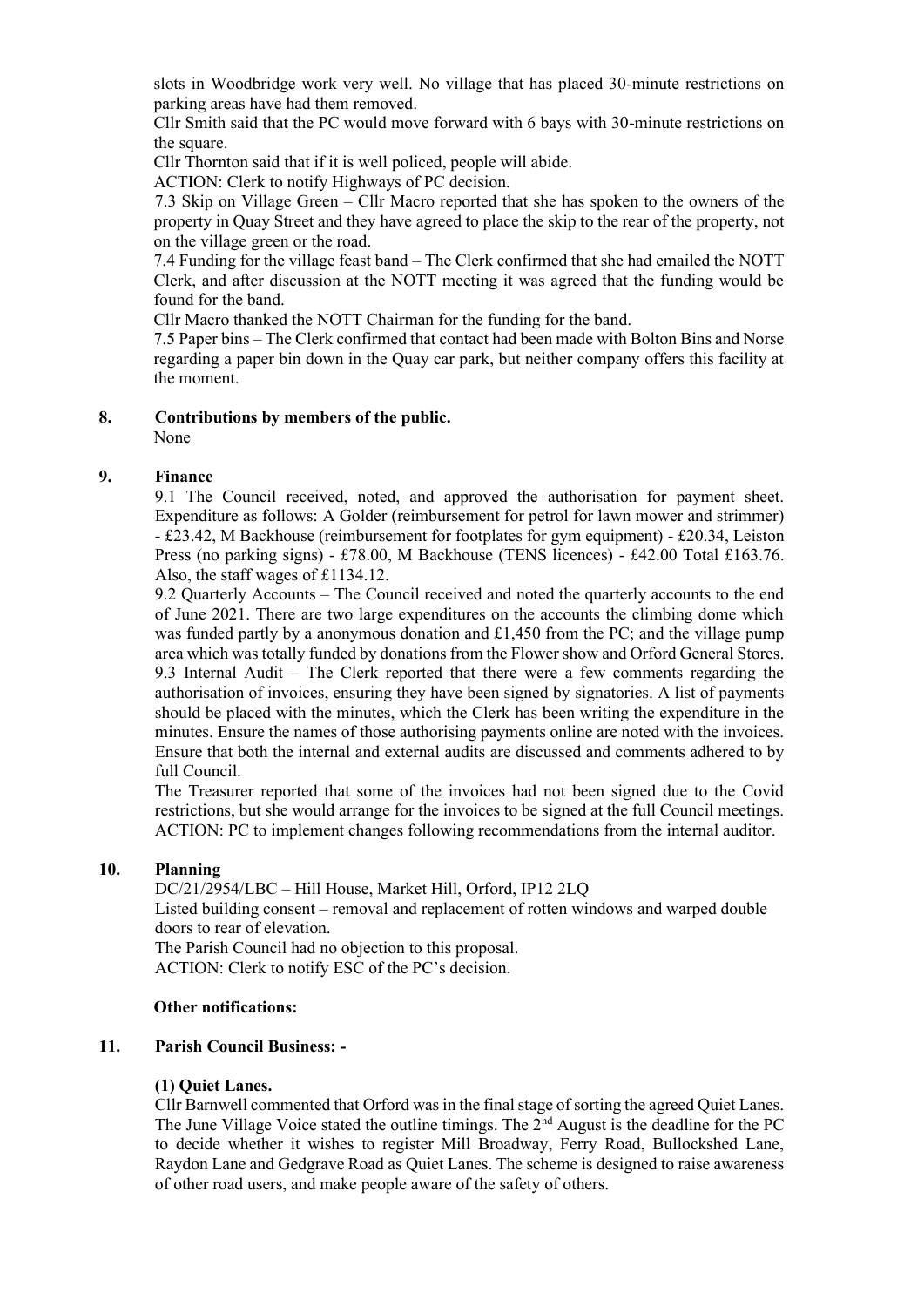Cllr Green commented that she does a lot of walking round the village and Gedgrave Road is very busy, with a lot of vehicles. The scheme signs have a picture of walkers, cyclists and horse riders.

Cllr Barnwell commented that a lot of the delivery drivers are not aware of the area, walkers and cyclists.

The Treasurer commented that many of the Quiet Lanes have alternative routes, Bullockshed Lane, Raydon Lane and Gedgrave Road do not.

Cllr Barnwell said that the roads put forward have been agreed by the Highways department as suitable for the scheme. There is no apparent cost for the PC, this will all be funded.

Cllr Thornton asked if the roads could be considered individually.

Cllr Barnwell suggested that a decision needed to be made ahead of the  $2<sup>nd</sup>$  August taking into consideration the two pieces of correspondence received from residents.

Cllr Barnwell proposed that the lanes mentioned and agreed by Highways be submitted for registration under the Quiet Lanes Scheme. This was seconded by Cllr Howard.

Cllr Macro asked for a vote to be taken regarding the proposal, 5 were in favour of adopting the lanes as Quiet Lanes, 3 were against the proposal and 1 abstained.

Cllr Macro said that if there was no cost to the PC then this proposal would be approved.

ACTION: Cllr Barnwell to check the cost implications to the PC ahead of approval of the proposal to the Quiet Lanes Scheme.

Cllr Macro thanked Cllr Barnwell for her work on this scheme.

#### **(2) Festival of Suffolk June 2022/Queens Platinum Jubilee**

Cllr Macro suggested that the village holds a Street Party on the Market Square, on the Saturday afternoon. There could be a BBQ, Morris Dancers etc….

It was agreed that this would be discussed further at the next meeting.

ACTION: Place this item on further agendas.

## **(3) Re-adoption of the Suffolk Code of Conduct, Disciplinary Procedure, Grievance Procedure, Volunteer Policy, Equal Opportunities Policy, Data Breach Policy, Memorial Bench Policy and Statement of Internal Control.**

It was agreed by all to re-adopt the policies as listed above.

ACTION: Cllr Smith agreed to liaise with the Clerk and the Treasurer to complete the Internal Control Statement.

#### **(4) Village Feast**

The Clerk reported that she had received a phone call from the licensing team, the Village Feast requires two licenses if there is a possibility that due to bad weather the event may need to be in the Town Hall. It was agreed by all to reimburse the Clerk for two licences.

Cllr Thornton and Cllr Mallett agreed to help with the preparations and tidying away for the village feast.

ACTION: Clerk to apply for a second TENS licence, and submit a Risk Assessment and Event Plan to the licensing team.

### **(5) Defibrillator**

Cllr Smith reported that the defibrillator on the Fire Station would be due for replacement. The life expectancy is 8-10 years. This defib was donated by the Co-op. The cost of a new defib is in the region of £1,500 - £1,700. A new defib should fit into the existing box.

Cllr Thornton suggested that the NOTT donate the money for a new defib, from the village fund.

### **(6) Hedges**

The Clerk reported that there had been several comments regarding the state of the overgrown hedges. Some of the overgrown hedges do not allow people to walk along the footpaths, they need to walk in the road. It was suggested that the PC writes a polite note/letter to the owners asking them to cut the hedges back.

ACTION: Cllr Barnwell to draft a letter to circulate to all Cllrs for comments and approval.